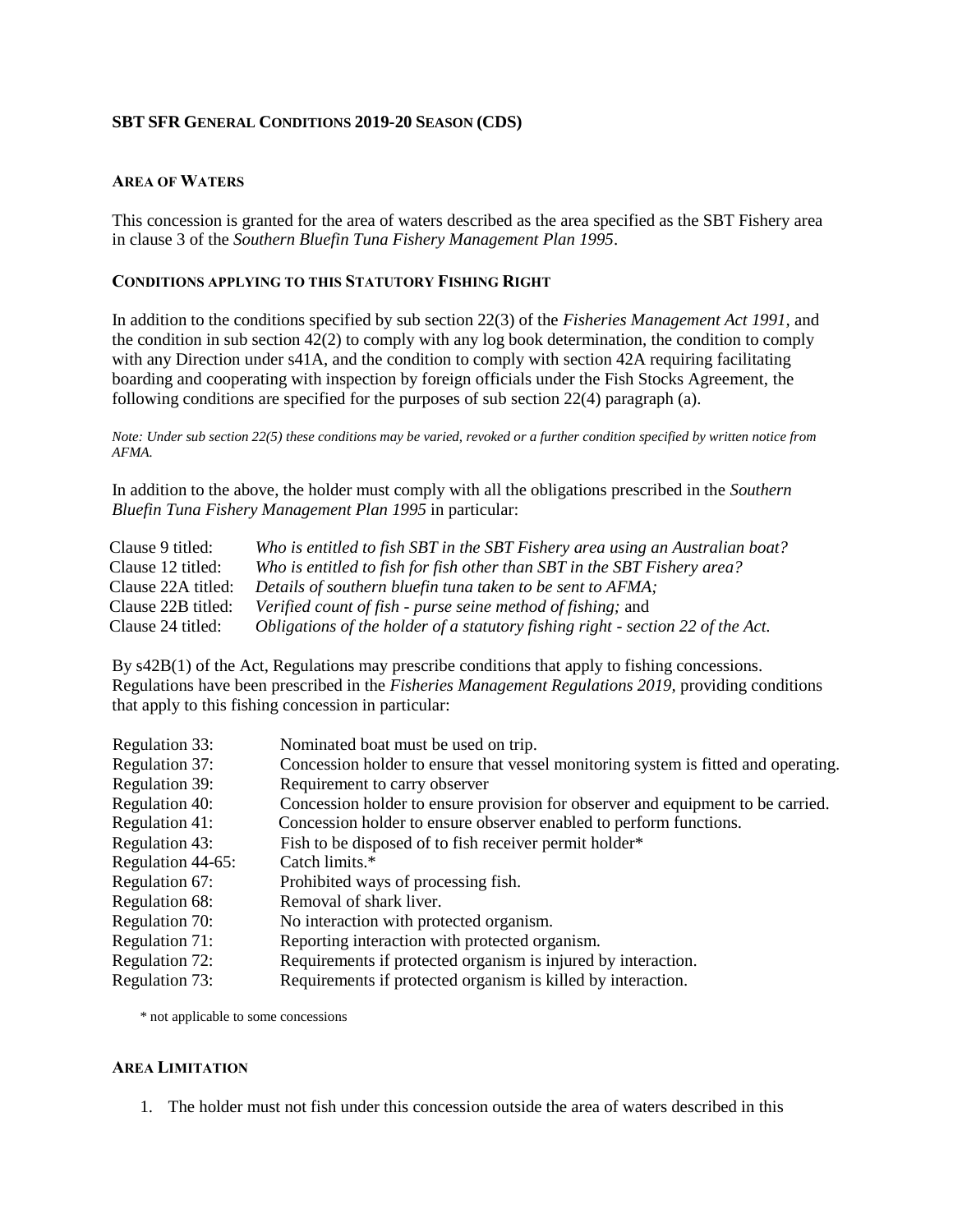#### document.

### **CRITICAL INCIDENTS**

2. If the boat nominated to this concession is using the purse seine method, the holder must immediately report to AFMA all critical incidents or unusual circumstances affecting the fish during the catching process or during the transfer into the tow cage. This includes but is not limited to higher than normal mortality rates, boat breakdown, tow cage damage or loss, any fish release, storm or weather damage. The information must be reported by calling the Duty Officer's Phone (24 hours) on: 0419 205 329.

## **OTHER OBLIGATIONS**

- 3. For farm operations complying with clause 22B.3 of the *Southern Bluefin Tuna Fishery Management Plan 1995*, the holder must follow directions of the AFMA authorised representative who must supervise the taking of the sample and ensure that it is in accordance with the AFMA Procedures for Transfer Weighing as detailed in the Southern Bluefin Tuna Fishery (Farm Sector) Pre-Season Briefing Guide 2019/20.
- 4. If a boat is nominated to this concession, at all times when the boat is being used under this concession, the holder must have provided to AFMA a current emergency contact facility for the nominated boat.
- 5. An emergency contact facility must enable AFMA to contact the boat immediately and directly at any time when the boat is at sea, including in the event of an emergency.
- 6. AFMA must be notified immediately of any change in contact details, by fax sent to (02) 6225 5440 or by email to licensing @afma.gov.au; and the boat must not depart on a fishing trip unless AFMA has been so notified of the change in contact details.

*Note: The emergency contact facility may take the form of a satellite phone number, or skipper or crew member's mobile phone number - any number that may be used by AFMA to contact the boat while it is at sea at any time, including in the event of an emergency.* 

## **CATCH DOCUMENTATION SCHEME**

- 7. The Statutory Fishing Right holder or authorised agent acting for the holder must ensure all Southern Bluefin Tuna are sold or otherwise disposed of through a Licensed Fish Receiver in possession of a current Fish Receiver Permit issued under the *Fisheries Management Act 1991*  that is registered with AFMA to receive Southern Bluefin Tuna.
- 8. The Statutory Fishing Right holder or authorised agent acting for the holder must ensure that the following happens for all wild caught<sup>1</sup> Southern Bluefin Tuna that are landed:
	- a) an AFMA approved tag is inserted directly into the fish, in such a way that it cannot be reused, before the fish is frozen or unloaded from the boat, whichever is first;
	- b) the length, weight and capture location of each individual fish is recorded on the Catch Tagging Form before the fish leaves their possession or is frozen, whichever is first;
	- c) the Catch/Harvest section of the Catch Monitoring Form is completed and given to the receiving Fish Receiver Permit holder or their authorised agent;
	- d) a completed Catch Monitoring Form that has been validated accompanies all fish whether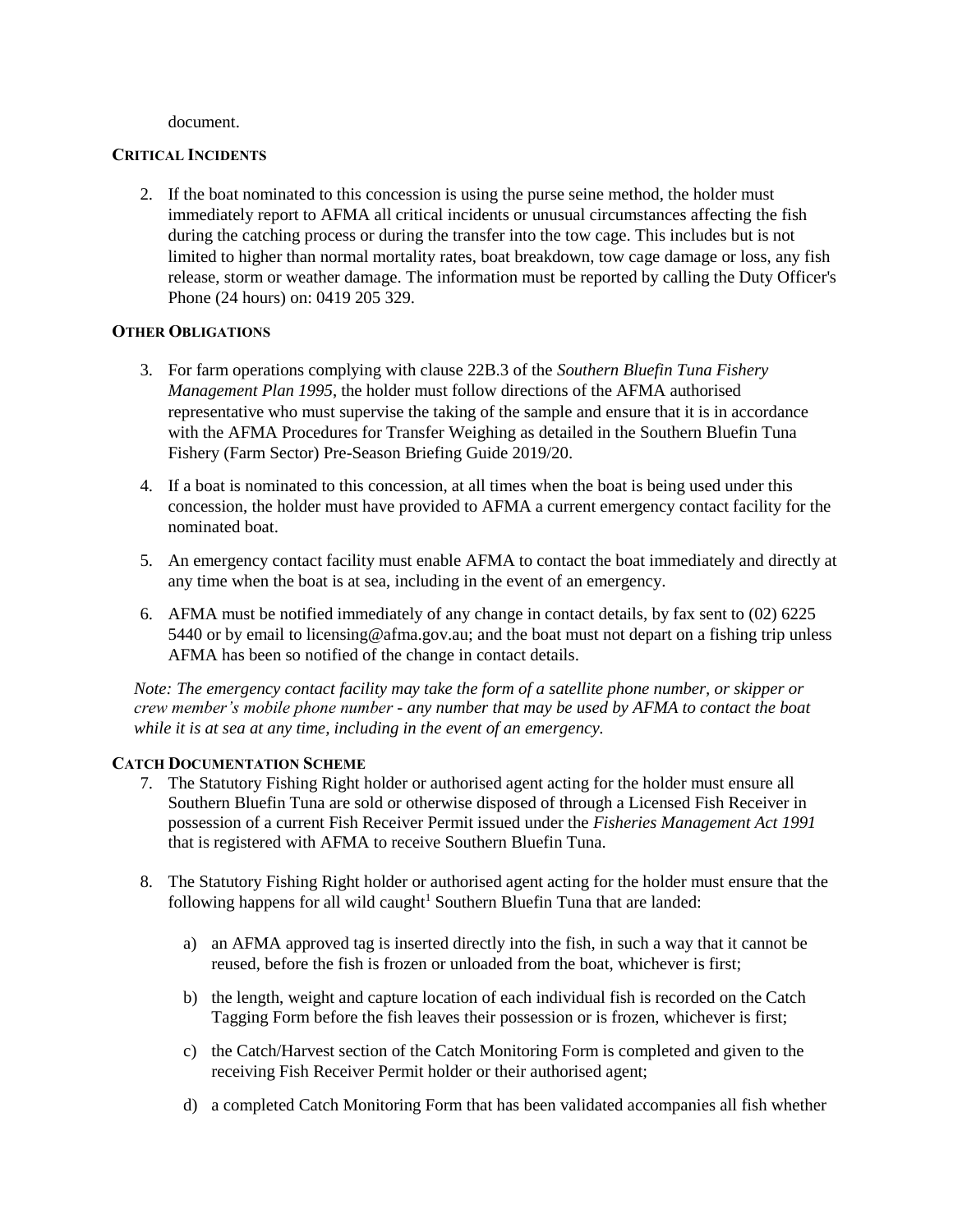for domestic sale or export.

- <sup>1</sup>Wild Caught: Southern Bluefin Tuna is considered wild caught if it is brought on board a vessel at sea and killed and has not been counted into a farm cage. A fish is not classified as wild caught if it has been transferred into a CCSBT registered farm, it is then 'farmed'.
- 9. The Statutory Fishing Right holder or authorised agent acting for the holder must certify and return a Farm Stocking Form to AFMA for all live Southern Bluefin Tuna transferred to farms.
- 10. The Statutory Fishing Right holder or authorised agent acting for the holder must ensure that the following happens for farmed Southern Bluefin Tuna that are killed:
	- a) If the fish remains whole<sup>2</sup> that within 30 hours of its kill, before the fish leaves their possession or the fish is frozen, whichever is first that:
		- i. an AFMA approved tag is inserted directly into the fish, in such a way that it cannot be reused;
		- ii. the length, weight and capture location of each individual fish is recorded on the Catch Tagging Form;
	- b) the Catch/Harvest section of the Catch Monitoring Form is completed fully and correctly according to the instructions contained in the book;
	- c) a completed Catch Monitoring Form that has been validated accompanies all fish whether for domestic sale or export;
	- d) any mortalities retained for landing during Purse Seining are recorded on the SBT02 logbook next to the number of estimated mortalities; and
	- e) the Statutory Fishing Right holder or authorised agent acting for the holder is exempted from condition 10 a) if the fish is rejected and discarded within 30 hours, provided the fish is never sold and records of all mortalities discarded are kept.
- <sup>2</sup>Whole: A fish remains whole despite cleaning, gilling, and gutting, freezing, removing fins, gill plates and tail and removing the head or part of the head. A fish is no longer considered to be whole if it has undergone processes such as filleting or loining.
- 11. The Catch Tagging Form must be certified by the master of the vessel or the fish receiver only when it has been correctly and fully completed.
- 12. Tags must remain attached to each individual dead Southern Bluefin Tuna until at least the first point of sale unless the tuna has been processed so that it is no longer whole<sup>2</sup>.
- 13. Ensure a copy of the Catch Monitoring Form, with the Catch/Harvest Section and either the Export or Domestic Sale section completed and validated, is sent to AFMA within 3 days of the catch being landed.
- 14. Copies of all completed catch tagging forms must be sent back to AFMA within 3 days of completion.
- 15.If there are insufficient tags on board a vessel to tag all fish:
	- a) AFMA must be contacted prior to landing, in writing, by either faxing (02) 6225 5440 or emailing sbtmonitoring@afma.gov.au; and
	- b) the fish must not leave the vessel until an AFMA approved tag has been sourced and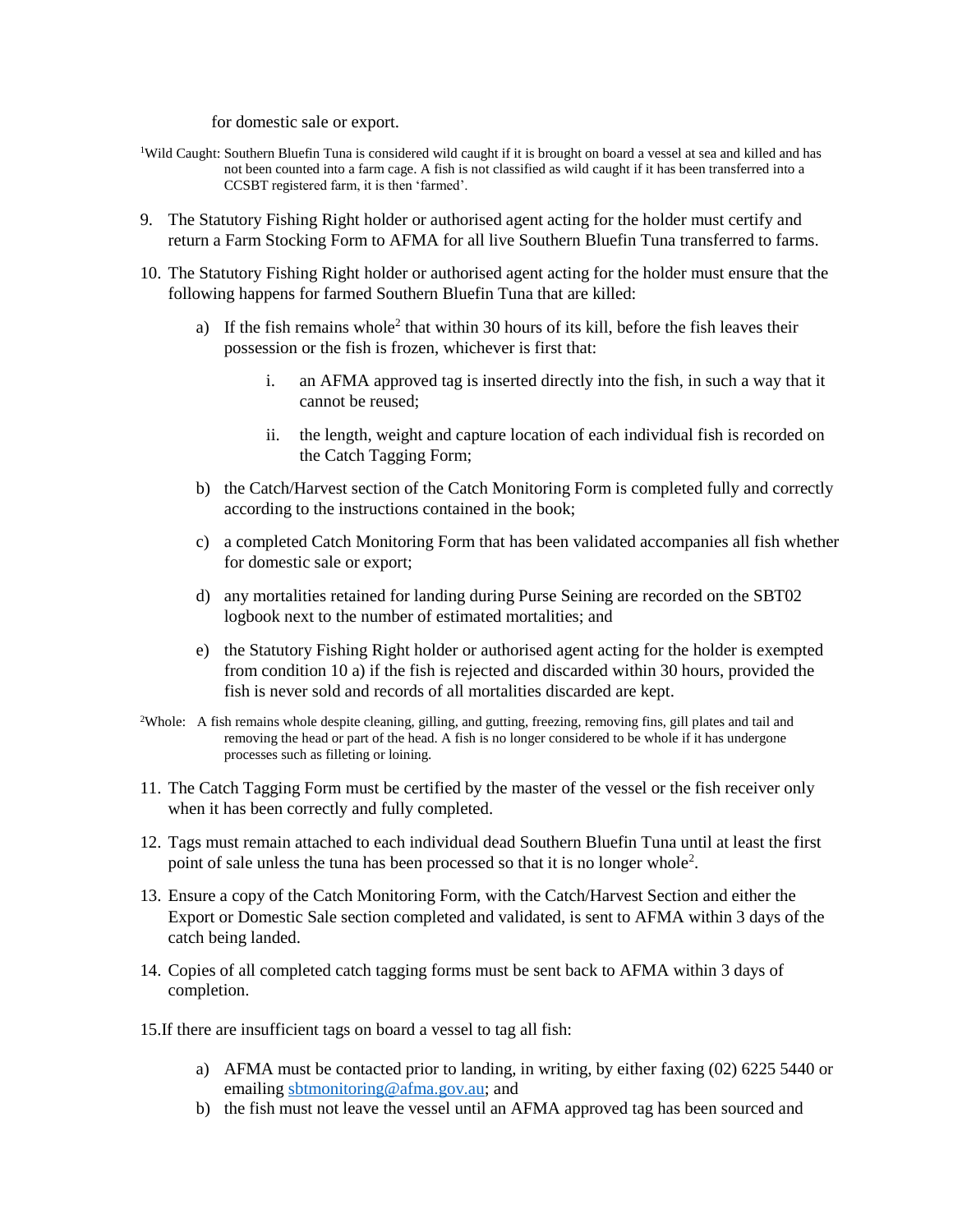attached to it.

- 16.The Statutory Fishing Right holder or authorised agent acting on their behalf must ensure that if a tag is lost or needs to be replaced the following information is provided to AFMA by either faxing (02) 6225 5440 or emailing sbtmonitoring@afma.gov.au within 3 days of it being replaced:
	- a) old tag number (if known)
	- b) new tag number
	- c) old Catch Tagging Form Document Number (if known)
	- d) new Catch Tagging Form Document Number
	- e) reason the tag was changed.
- 17.All sections of Catch Documentation Scheme forms must be filled in completely and correctly according to the instructions.

## **RETENTION AND DISCARDING - LONGLINE SECTOR**

- 18.When fishing in the Southern Bluefin Tuna (SBT) Zone using the longline method the holder must:
	- a) on first entry (which includes being present or fishing in) to the SBT Zone hold at least 1 uncaught Southern Bluefin Tuna Statutory Fishing Right nominated to the boat nominated to this concession;
	- b) on every subsequent entry to the SBT Zone continue to hold at least 1 uncaught Southern Bluefin Tuna Statutory Fishing Right nominated to the boat nominated to this concession;
	- c) ensure all dead SBT are landed (retained) except those that are damaged by sharks to the point that they are not fit for human consumption;
	- d) ensure live SBT are either landed (retained) or released (providing they are in a live and vigorous state).
	- e) ensure any SBT that are to be released or discarded must be done so at the fish door in full view of the e-monitoring system. SBT damaged by sharks must have the damaged portion facing the cameras. SBT that are undamaged and dead when discarded or live fish that are gaffed and released will be deducted from the concession holder's quota. The amount of quota decremented will be determined by the average weight of SBT retained for that trip.
	- f) ensure all SBT, whether retained, released or discarded are reported in the logbook.
	- g) carry an AFMA observer when notified by AFMA.

19.If transiting through the SBT zone:

- a) the nominated boat must travel by the most direct route at a speed greater than 5 knots;
- b) all fishing gear must remain stowed and secured at all times; and
- c) the holder, must notify AFMA, by fax (02 6225 5440) or email monitoring @afma.gov.au  $\leq$ mailto:monitoring@afma.gov.au>, at least 2 hours before transiting through the zone.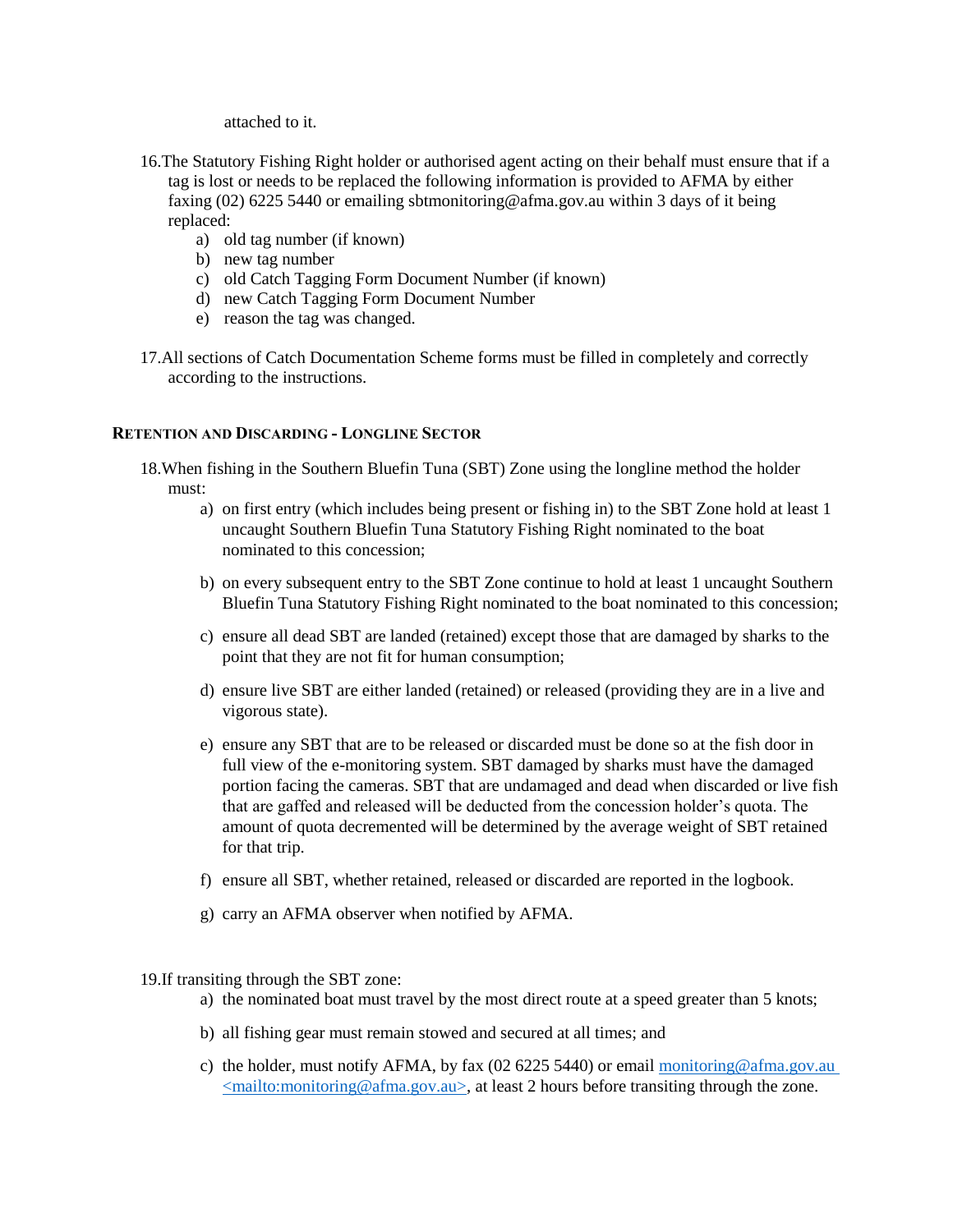20.The coordinates designating the SBT Zone change periodically. The zone coordinates are available on the AFMA website. The holder must ensure that they are aware of the location of the SBT Zone at all times.

### **AGENT OBLIGATIONS**

- 21. The holder accepts concurrent liability for all conduct by its servants or agents infringing the *Fisheries Management Act 1991* (or the Regulations, Management Plans or concession conditions made by virtue of that Act) who may be engaged by the holder to conduct on the holder's behalf activity under this concession.
- 22. Liability for the conduct of the holder's servants or agents arises, even if the conduct may be, or actually is, beyond the scope of the servant or agent's actual or apparent authority where it is a breach that occurs during the conduct of activity authorised by this concession.
- 23. The holder may avoid concurrent liability for conduct whilst conducting activity under this concession if, but only if, the holder can establish that the infringing conduct could not possibly have been prevented by any action or precaution that the holder might have reasonably taken.
- 24. The giving of an indemnity by the servant or agent to the holder for any penalties incurred by the holder, for infringing conduct by the servant or agent is not, of itself, a reasonable precaution to prevent infringing conduct.

#### **TEMPORARY ORDER OBLIGATIONS**

- 25. The holder must comply with any Temporary Order made under sub section 43(2) of the *Fisheries Management Act* 1991 and to the extent that any provision herein is inconsistent with such Temporary Order sub section 43(9) provides that the provision herein is overridden by the Temporary Order until the Temporary Order ceases to have effect.
- 26. The holder must comply with any Direction that fishing is not to be engaged in the fishery, or
	- a) a particular part of the fishery or during a particular period or periods made under sub section 41A of the *Fisheries Management Act 1991*.

## **NAVIGATING IN CLOSED ZONES**

27. AFMA may suspend this concession in accordance with this condition, pursuant to section 38(1)(c) of the Fisheries Management Act 1991, if it reasonably appears by VMS transmission from the nominated boat, that there is a failure by that boat while in a closed zone for the purposes of regulation 85 of the *Fisheries Management Regulations 2019,* to meet the exempting provisions of regulations 86(2), or (3).Such suspension will then continue until the concession holder provides a full written explanation, to the satisfaction of the delegate responsible for issuing that suspension, of the lawful reason for the boat being in that closed zone at that time, or until the expiration of the suspension under sub section  $110(2)$ ; whichever is the earlier.

## **TAKING BAIT (SOUTH AUSTRALIAN WATERS)**

28. In waters relevant to South Australia the holder of a Commonwealth fishing concession to take tuna may use the boat specified on that concession to take: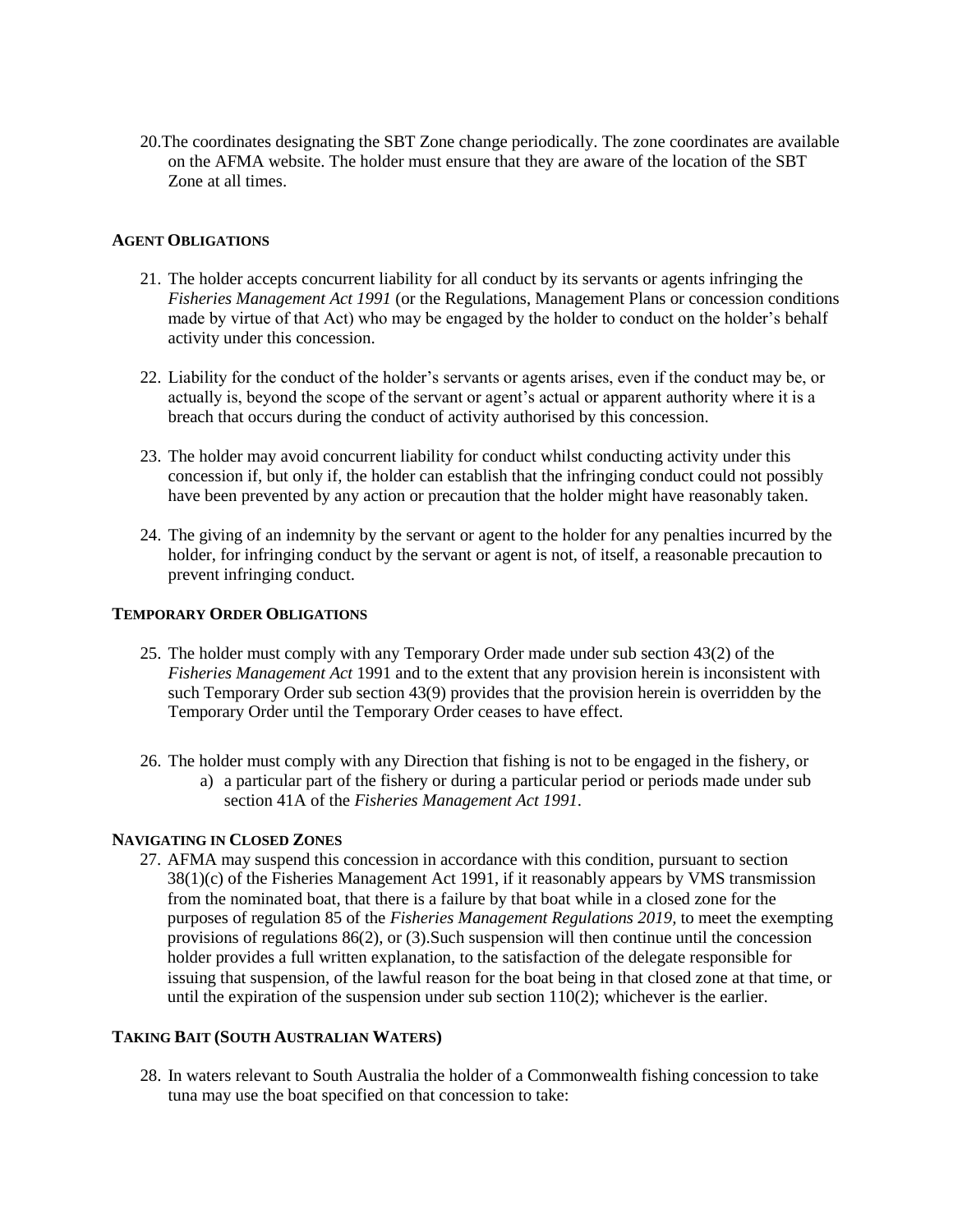- a) Unlimited amounts of the following genera/species *Emmelichthyes, Trachurus, Sardinops, Clupea, Scomber australasicus* and *Engraulis* for use as live bait for their tuna operations on the boat used for taking the bait; and
- b) Up to three tonnes per trip in total of the following genera/species *Emmelichthyes, Trachurus, Sardinops, Clupea, Scomber australasicus* and *Engraulis* for use as dead bait for their tuna operations on the boat used for taking the bait.
- 29. Catches of the bait described above must be for the operators own use as bait and not for sale or for tuna farm feed and can only be taken using one or more of the following gears:
	- a) Lampara net
	- b) Lift net; and
	- c) Small scale purse seine.

30.Recreational fishing is not permitted from the boat nominated on this concession.

## **MANDATORY AFMA SUPPLIED VMS**

- 31. When directed by AFMA in writing, the concession holder (or a person acting on the holder's behalf) must;
	- a) make available, within 14 days of the date of the written direction, the boat nominated to this concession for the purposes of installation of an AFMA Vessel Monitoring System unit (AFMA VMS unit) by an AFMA approved technician, and
	- b) Provide all reasonable assistance to the AFMA approved technician including (but not limited to);
		- i. the provision of an un-interrupted connection to the boat's main power source, and
		- ii. an appropriate position for the mounting of the AFMA VMS unit.
- 32. When directed by AFMA in writing, the concession holder (or a person acting on the holder's behalf) must:
	- a) make available, within 14 days of the date of the direction, the boat nominated to this concession for the purposes of removal of the AFMA VMS unit by an AFMA approved technician, and
	- b) Provide all reasonable assistance to the AFMA approved technician.
- 33. The concession holder (or a person acting on the holder's behalf) must not interfere, or attempt to interfere, with the operation of the AFMA VMS Unit.

# **Definitions:**

*AFMA VMS Unit Means a Vessel Monitoring System (VMS) unit wholly owned by AFMA, marked with AFMA identifications and supplied by AFMA and fitted by an AFMA approved technician.*